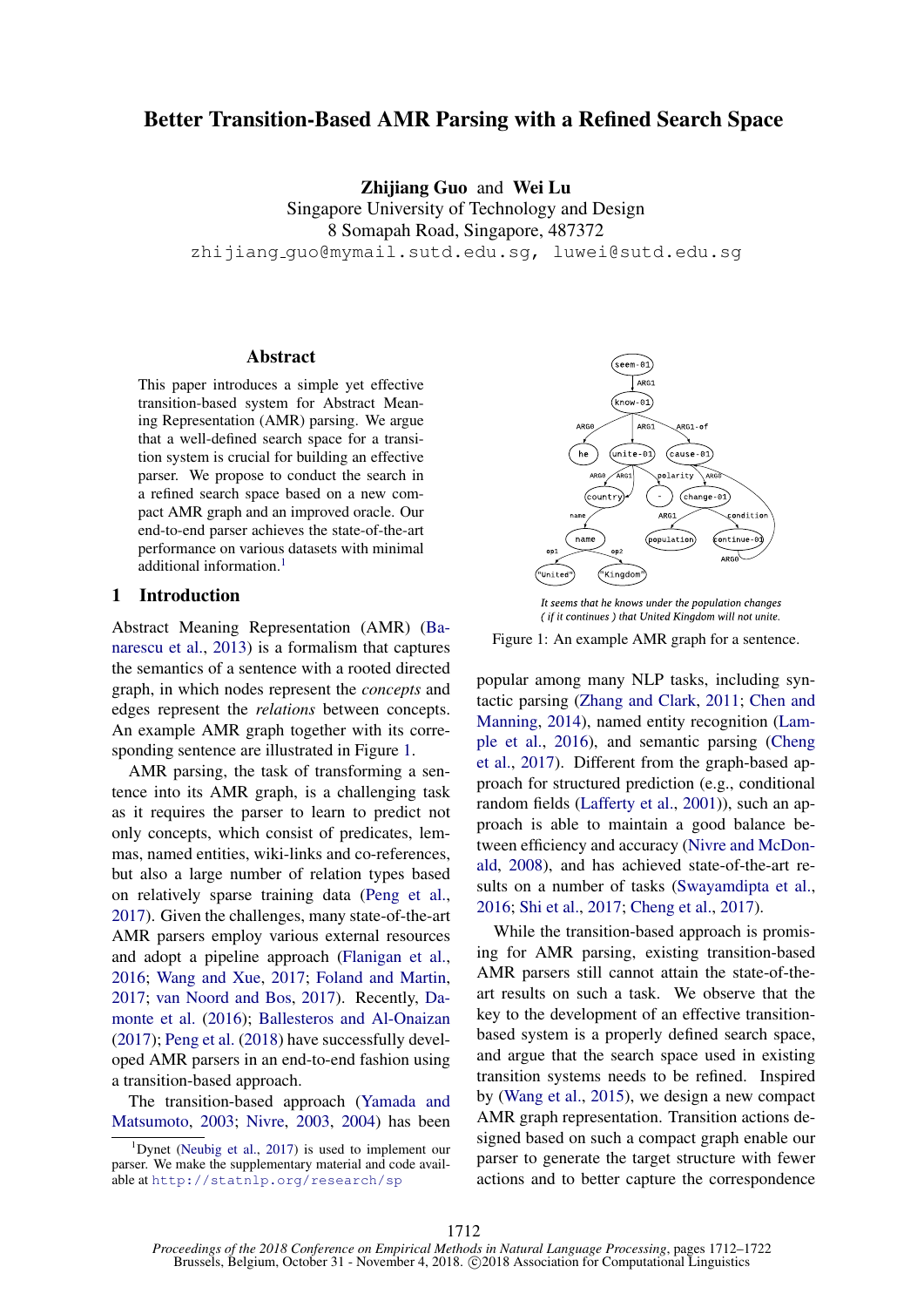between concepts and tokens in the sentence.

Oracle, the algorithm used at the training time for specifying the action sequence that can recover the gold AMR graph, is also crucial for the transition-based system. A good oracle will be able to teach the parser how to find a proper path in the search space. The oracle requires alignment information between words and concepts. We identify limitations associated with current practice for finding such alignment information, and propose a new approach that integrates both rules and unsupervised learning.

Experiments show that our system that makes use of POS tags as the only external resource performs competitively on benchmark datasets. To the best of our knowledge, the parser achieves the highest score on the standard LDC2014T12 dataset. Our parser also yields competitive scores on the LDC2015E86 dataset and the more recent LDC2017T10 dataset. On the popular newswire section of LDC2014T12 dataset, our parser outperforms the previous best system by around 3 points in terms of *F*<sup>1</sup> measure.

## <span id="page-1-1"></span>2 Related Work

Since the AMR graph encodes rich information, it has been explored for many downstream applications such as language generation [\(Song et al.,](#page-10-13) [2016\)](#page-10-13), information extraction [\(Huang et al.,](#page-9-9) [2016\)](#page-9-9) and machine comprehension [\(Sachan and Xing,](#page-10-14) [2016\)](#page-10-14). Currently, most parsers can be categorized into 4 classes: 1) *Tree*: such approaches incrementally convert a dependency tree into its corresponding AMR graph [\(Wang et al.,](#page-10-12) [2015;](#page-10-12) [Good](#page-9-10)[man et al.,](#page-9-10) [2016;](#page-9-10) [Barzdins and Gosko,](#page-9-11) [2016\)](#page-9-11); 2) *Graph*: the graph-based models calculate scores of edges and then use a maximum spanning connected subgraph algorithm to select edges that will constitute the graph [\(Werling et al.,](#page-10-15) [2015;](#page-10-15) [Flanigan et al.,](#page-9-1) [2016\)](#page-9-1); 3) *Seq2seq*: the models adapted from sequence-to-sequence [\(Sutskever](#page-10-16) [et al.,](#page-10-16) [2014\)](#page-10-16) methods [\(Peng et al.,](#page-10-0) [2017;](#page-10-0) [Konstas](#page-9-12) [et al.,](#page-9-12) [2017\)](#page-9-12); 4) *Transition*: the transition-based methods, whose input is the plain text sentence and the output is the corresponding graph [\(Zhou](#page-10-17) [et al.,](#page-10-17) [2016;](#page-10-17) [Damonte et al.,](#page-9-3) [2016;](#page-9-3) [Ballesteros and](#page-9-4) [Al-Onaizan,](#page-9-4) [2017;](#page-9-4) [Peng et al.,](#page-10-3) [2018\)](#page-10-3).

Apart from these models, [Peng et al.](#page-10-18) [\(2015\)](#page-10-18) introduce a synchronous hyperedge replacement grammar solution. [Pust et al.](#page-10-19) [\(2015\)](#page-10-19) regard the task as a machine translation problem, while [Artzi](#page-9-13) [et al.](#page-9-13) [\(2015\)](#page-9-13) adapt combinatory categorical gram-

mar [\(Steedman and Baldridge,](#page-10-20) [2011\)](#page-10-20) for it. [Foland](#page-9-2) [and Martin](#page-9-2) [\(2017\)](#page-9-2) decompose the parsing task into many subtasks. Then they use multiple bidirectional LSTMs for identifying different types of concepts and relations and iteratively combine these components to form the AMR graph.

Because the mapping between AMR concepts and tokens in the input sentence is latent, external aligners have been developed for training purpose. The most popular aligner is JAMR [\(Flanigan](#page-9-1) [et al.,](#page-9-1) [2016\)](#page-9-1), which greedily aligns input tokens to graph fragments by using a static template. Another aligner is ISI [\(Pourdamghani et al.,](#page-10-21) [2014\)](#page-10-21), which is a statistical approach that borrows techniques from statistical machine translation.

## 3 Approach

We adopt a transition-based approach for AMR parsing. We first propose a new compact representation for AMR graph. Based on our new representation, we further present a novel technique for constructing the action sequence used for training our model. As we will see later, both newly introduced techniques are crucial for building an improved transition-based system within our refined search space.

### 3.1 Compact AMR Graph

Inspired by [\(Wang et al.,](#page-10-12) [2015\)](#page-10-12), we design a representation called *compact AMR graph* to simplify concepts and relations of an AMR graph, which makes the learning of our transition system easier. The construction of our compact AMR graph involves removing concepts and relations from an original AMR graph.

Remove Concepts: First we categorize AMR concepts into 2 types:

- Lexical: concepts which are converted directly from tokens in the sentence into certain expressions ranging from predicates with sense tags, lemmas to tokens with quotation marks. One example is the concept seem-01 shown in Figure [1,](#page-0-1) which is converted from the token *seems* with 01 as the sense tag.
- Non-Lexical: concepts which are invoked by their child concepts rather than from tokens in the sentence directly. Examples include country and name in Figure [1.](#page-0-1) [2](#page-1-0)

A non-lexical concept is invoked by its child concepts, while a lexical concept corresponds to

<span id="page-1-0"></span><sup>&</sup>lt;sup>2</sup>A list of non-lexical concepts are provided in the supplementary material.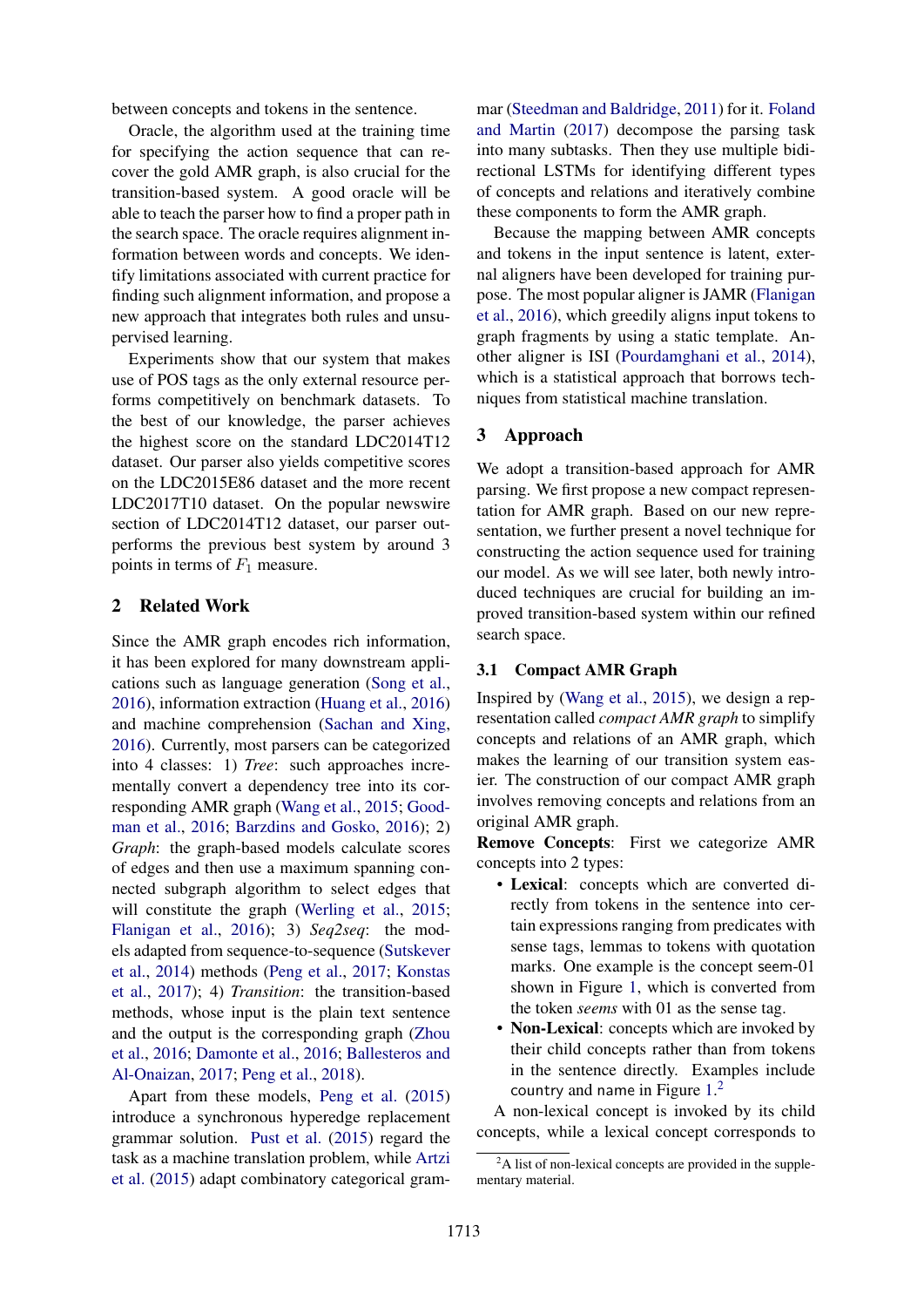

Figure 2: The compact AMR graph for the example in Figure [1.](#page-0-1)

a certain token in the input sentence. Inspired by [\(Lu et al.,](#page-9-14) [2008\)](#page-9-14) which learns a semantic parser by aligning words and semantic units, we compress a subgraph rooted by a non-lexical concept into a new concept, which directly corresponds to a contiguous span in the sentence.

For example, a subgraph that consists of non-lexical concepts: country, name and lexical concepts "United", "Kingdom" in Figure [1](#page-0-1) can be compressed into one non-lexical concept ENcountry, which can be aligned to the span *"United Kingdom"* in the input sentence as shown in Figure [2.](#page-2-0)

Removing concepts in the graph enables the parser to build it with fewer actions. Empirically we find that 9% fewer actions are required in LDC2015E86 on average. Also, all concepts can be invoked by a contiguous span in the sentence, which helps the parser to capture the correspondence between concepts and tokens better.

Remove Relations: We also refine the search space by eliminating certain relations in the original AMR graph. The number of relation types is relatively large in the AMR corpus, which leads to a large search space. In order to introduce *reentrancy*<sup>3</sup>, attached concepts have to stay in the stack rather than being removed as in most of transitionbased AMR parsers.

Take cause-01 shown in the Figure [1](#page-0-1) as an example, which is a reentrancy node headed by know-01 and continue-01. After it has been attached to its parent know-01 and child change-01, it still needs to stay in the stack and wait for another relation headed by continue-01. These two concepts are potentially far away from each other in the input sentence, which means cause-01 has to stay in the stack for a long time. In general, the longer a word has to wait to get assigned the more opportunities there are for something to go awry (Manning and Schütze, [1999\)](#page-10-22).

During the testing phase, the parser does not know whether cause-01 is a reentrancy node. Therefore, the parser needs to add all possible relation attachment actions (nearly half of the action space) into the valid action set as long as cause-01 exists in the stack, which makes the parser harder to train.

<span id="page-2-0"></span>Thus, we define several properties that the compact graph should respect to further refine the search space<sup>4</sup>:

- Acyclicity: cycles are forbidden. The relation ARG0 between cause-01 and continue-01 shown in Figure [1](#page-0-1) is removed in the compact AMR graph Figure [2.](#page-2-0)
- Simple: for each parent-child concept pair, only one relation is attached. There exist two relations ARG0 and ARG1 between concepts unite and country shown in Figure [1.](#page-0-1) One of them is removed in Figure [2.](#page-2-0)
- Non-terminal restricted: only a subset of concepts are allowed to have children. For example, lexical concept *–* in Figure [1](#page-0-1) can only be a terminal node in the compact AMR graph, which means that it can be removed from the stack once it has been attached.
- Reentrancy restricted: reentrancy is forbidden for certain concepts, which means these concepts only have one parent concept. An example is that lexical concepts *–* cannot be reentrancy in the compact AMR graph.

After incorporating these constraints, relation attachment actions are forbidden at many states, which refines the search space. Even though such constraints might prevent us from generating some valid AMR graphs, in practice we can convert the compact AMR graph back to the AMR graph without much  $loss<sup>5</sup>$ .

## 3.2 Oracle

Another key to successful search is the oracle, an algorithm that produces a sequence of actions that lead to the gold AMR graph. The action sequence generated by the oracle is significant as it tells

<span id="page-2-1"></span><sup>&</sup>lt;sup>3</sup>One concept can participate in multiple relations as concept country in Figure [1.](#page-0-1)

<span id="page-2-2"></span><sup>&</sup>lt;sup>4</sup>In practice, we impose constraints on the valid action set of the parser for each state to ensure the growing structure always respect these properties. Details are provided in supplementary material.

<span id="page-2-3"></span><sup>5</sup> 95% of graphs in the training set of LDC2015E86 dataset satisfy these constraints, which means no relation needs to be removed for most of the graphs.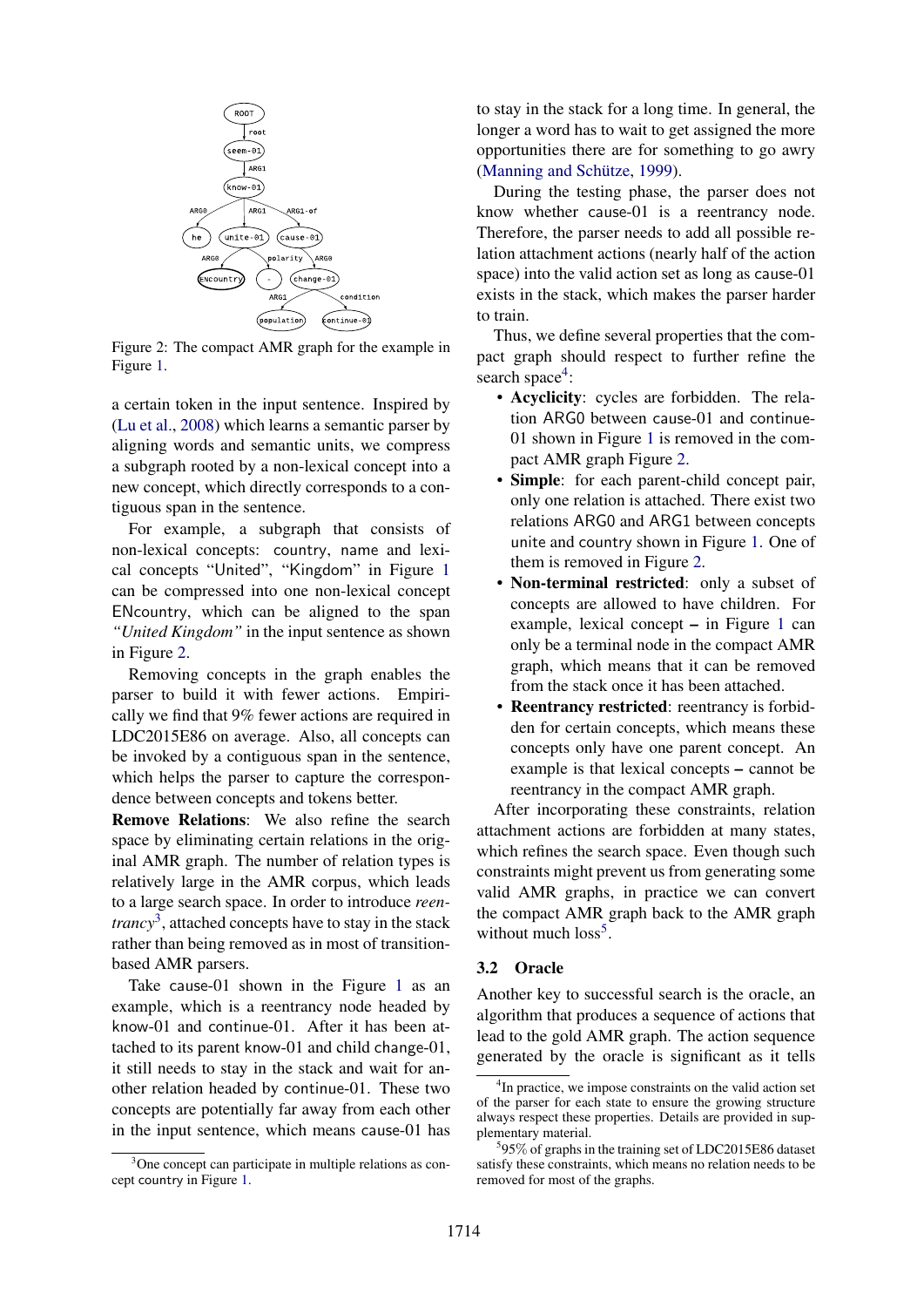

Figure 3: An alignment example for a sentence that has two identical tokens *internet* and the relation arcs between concepts if we put them on a semi-plane.

the model which actions should be taken during training. The oracle requires, as input, the alignment between tokens in the sentences and concepts in the graph. Almost all prior transitionbased parsers have used the JAMR aligner for identifying such alignment information. However, we find that the JAMR aligner suffers from two issues, which may lead to errors that may be propagated to the parser through the oracle.

Non-Projectivity Caused by Alignment Error: Consider a sentence that has two identical tokens– *internet*. Figure [3](#page-3-0) illustrates the alignments between concepts and tokens. Since our parser predicts the concepts from left to right, we can draw edges between aligned concepts on a semi-plane to verify whether it has crossing arcs.

If the alignment is correct, the AMR graph is projective as shown at the top right of Figure [3.](#page-3-0) However, the JAMR is a rule-based aligner, which uses a set of heuristics to do fuzzy matching. Its matching mechanism tends to make mistakes when there exist multiple identical words. Such alignment errors may lead to crossing arcs that our parser may not be able to handle.

Assume an alignment error occurs as illustrated in the bottom right of Figure [3.](#page-3-0) Such an error will force the parser to attach relations between wrong concepts. Sometimes these concepts are far from each other, which potentially leads to more crossing arcs. For example, ARG1 is attached to the wrong internet, causing the undesired crossing arc.

Empty Alignments:Another issue is that as the corpus gets larger, the JAMR aligner yields more empty alignments as shown in Table [3.](#page-6-0) Since the set of matching rules is static, unseen patterns in a larger corpus may result in sub-optimal alignment information.

Hybrid Aligner: In order to address these issues, we first try the ISI aligner [\(Pourdamghani et al.,](#page-10-21) [2014\)](#page-10-21). According to preliminary results (Table [3\)](#page-6-0), we find that the performance of such an unsuper-

<span id="page-3-0"></span>vised model is not as good as the JAMR aligner when aligning relation and non-lexical concepts. Therefore, we propose a hybrid aligner, which combines unsupervised learning and rule-based strategy<sup>6</sup>.

JAMR does not consider information about the structure whereas the unsupervised models can capture *locality* [\(Wang and Xue,](#page-10-1) [2017\)](#page-10-1) – the assumption that words that are adjacent in the source sentence tend to align to words that are closer in the target sentence [\(Vogel et al.,](#page-10-23) [1996\)](#page-10-23). Structural information can also be incorporated into the model to allow it to capture locality beyond linearity [\(Wang and Xue,](#page-10-1) [2017\)](#page-10-1). This property of the unsupervised aligner can alleviate the problem of non-projectivity caused by alignment error. Similar to what is done in the JAMR aligner, we also design rules based on properties of AMR graphs to improve alignments of non-lexical concepts.

In the preprocessing stage of the hybrid aligner, we remove all relations. As non-lexical concepts can be aligned to their child concepts in the compact graph, we then remove all non-lexical concepts. Our unsupervised method is based on IBM word alignment models [\(Brown et al.,](#page-9-15) [1993\)](#page-9-15).

In the postprocessing stage, we align nonlexical concepts iteratively to the same span that its child concepts are aligned to. For example, non-lexical concepts country and name shown in Figure [1](#page-0-1) are removed in preprocessing. During postprocessing, their alignments come from child concepts "United" and "Kingdom", they are aligned to the 16th token *"United"* and the 17th token *"Kingdom"* respectively. Therefore, nonlexical concepts country and name can be aligned to the span 16-17, which is *"United Kingdom"*.

### 3.3 Transition System

The transition system consists of a stack *S* containing words that have been processed, a buffer

<span id="page-3-1"></span><sup>&</sup>lt;sup>6</sup>Details of the rules and how to apply them in the hybrid aligner are provided in the supplementary material.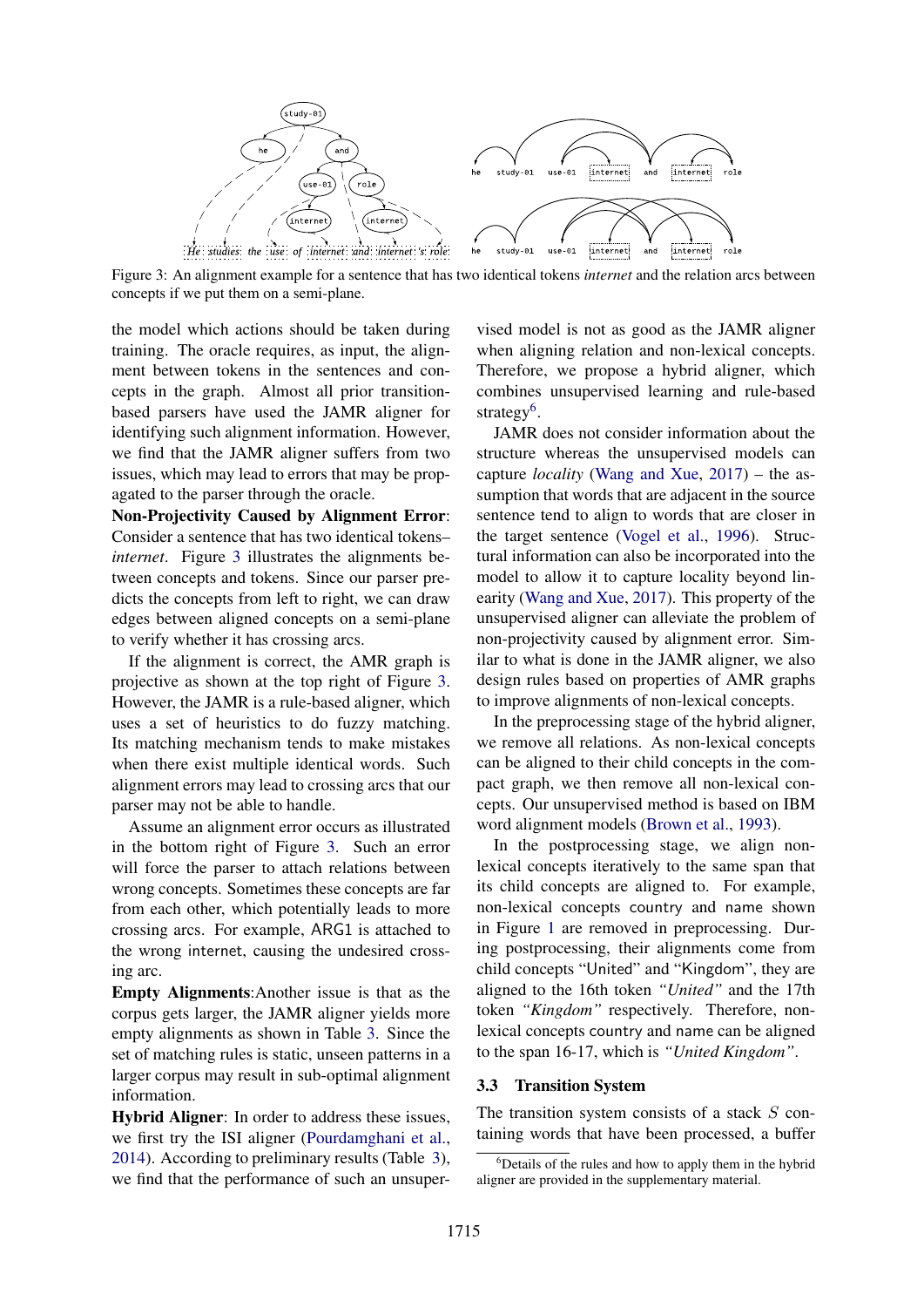| Action         |                                                 |
|----------------|-------------------------------------------------|
|                | $State_t \rightarrow State_{t+1}$               |
| <b>SHIFT</b>   | $(S, u B) \rightarrow (u S, B)$                 |
| <b>REDUCE</b>  | $(u S, B) \rightarrow (S, B)$                   |
| RIGHTLABEL(r)  | $(u S, v B) \rightarrow (g_r(u, v, r) S, v B)$  |
| LEFTLABEL(r)   | $(u S, v B) \rightarrow (u S, g_r(v, u, r) B)$  |
| <b>SWAP</b>    | $(u, v S, B) \rightarrow (v, u S, B)$           |
| <b>MERGE</b>   | $(u S,v B) \rightarrow (S, g_m(u,v) B)$         |
| PRED(n)        | $(S, u B) \rightarrow (S, n B)$                 |
| $ENTITY(\ell)$ | $(S, u B) \rightarrow (S, g_{\ell}(u, \ell) B)$ |
| GEN(n)         | $(S, u B) \rightarrow (S, u, n B)$              |

Table 1: Definition of actions.  $(u|S)/(u, v|S)$ : item *u* (or  $u, v$ ) is at the top of the stack.  $g_r, g_m$  and  $g_\ell$  represent composition functions described in Section [4.3.](#page-5-0)

*B* containing words to be processed. Initially, *S*<sup>1</sup> is empty and  $B_1$  contains the whole input sentence and a end-of-sentence symbol at the end. Execution ends on time step  $t$  such that  $B_t$  is empty and *S<sup>t</sup>* contains a single structure.

Motivated by [\(Henderson et al.,](#page-9-16) [2013;](#page-9-16) [Balles](#page-9-4)[teros and Al-Onaizan,](#page-9-4) [2017\)](#page-9-4), we design 9 types of actions summarized in Table [1.](#page-4-0) An example for parsing a sentence into its compact AMR graph shown in Figure [4](#page-4-1) is provided in Table [2.](#page-5-1)

- SHIFT: removes an item from the front of the buffer and pushes it to the stack.
- **REDUCE**: pops the item on top of the stack.
- **RIGHTLABEL**(*r*): creates a relation arc from the item on top of the stack to the item at the front of the buffer. Since these two items are not removed, they can be attached by another relation arc in the future. Therefore, reentrancy is allowed.
- LEFTLABEL(*r*): creates a relation in the reverse direction as RIGHTLABEL.
- **SWAP**: swaps the top two items on the stack. This action allows non-projective relations [\(Nivre,](#page-10-24) [2009\)](#page-10-24) and helps to introduce reentrancy. Repetitive SWAP actions are disallowed to avoid infinite swapping.
- **PRED** $(n)$ : predicts the predicate and lemma concepts corresponding to the item at the front of the buffer. This action requires a look-up table *M* generated during the training phase. For example, *meet* is mapped to concepts such as meet, meet-01 and meet-02 in *M*. If the token *meet* is at the front of the buffer, then we add all its corresponding concepts based on *M* to the valid action sets.
- MERGE: removes the item at the front of the buffer and the item on top of the stack, then a composition function is applied to merge them into a new item. The item will be pushed back to the front of the buffer. This

<span id="page-4-0"></span>

Figure 4: An example sentence with its compact AMR graph.

- <span id="page-4-1"></span>action serves to generate non-lexical concepts, whose corresponding span is larger than two. For example, if *"Iftik"* is on top of the stack and *"Ahmed"* is at the front of the buffer, a MERGE action will be applied. This action can be applied recursively if the span is larger than two.
- **ENTITY** $(\ell)$ : pops the item at the front of the buffer, and labels it with an entity label. This action is designed for named entities in nonlexical concepts. For example, after merging *"Iftik"* and *"Ahmed"*, ENTITY(ENperson) will be used to label the item.
- **GEN**(*n*): creates a non-lexical concept invoked by the item at the front of the buffer, which can be any type of concept or composed representation after MERGE transition. Then the non-lexical concept is pushed back to the buffer right after the item. This action can be applied recursively. An example is that concept have-org-role-91 is invoked by *official*. If token *official* is at the front of the buffer, GEN(have-org-role-91) will be applied.

## 4 Stack LSTMs

A classifier is required to decide which action to take at each time step, given the current state.

### 4.1 Stack LSTMs for AMR parsing

Stack LSTMs [\(Dyer et al.,](#page-9-17) [2015\)](#page-9-17) are LSTMs [\(Hochreiter and Schmidhuber,](#page-9-18) [1997\)](#page-9-18) that allow stack operations. Using stack LSTMs, each state can be represented using the contents of the stack, buffer and a list with the history of actions.

Let  $s_t$ ,  $b_t$  and  $a_t$  denote the summaries of stack, buffer and the history of actions at time step *t* respectively. The parser state  $y_t$  is given by:

$$
\mathbf{y}_t = \max\{\mathbf{0}, \mathbf{W}[\mathbf{s}_t; \mathbf{b}_t; \mathbf{a}_t] + \mathbf{d}\}\qquad(1)
$$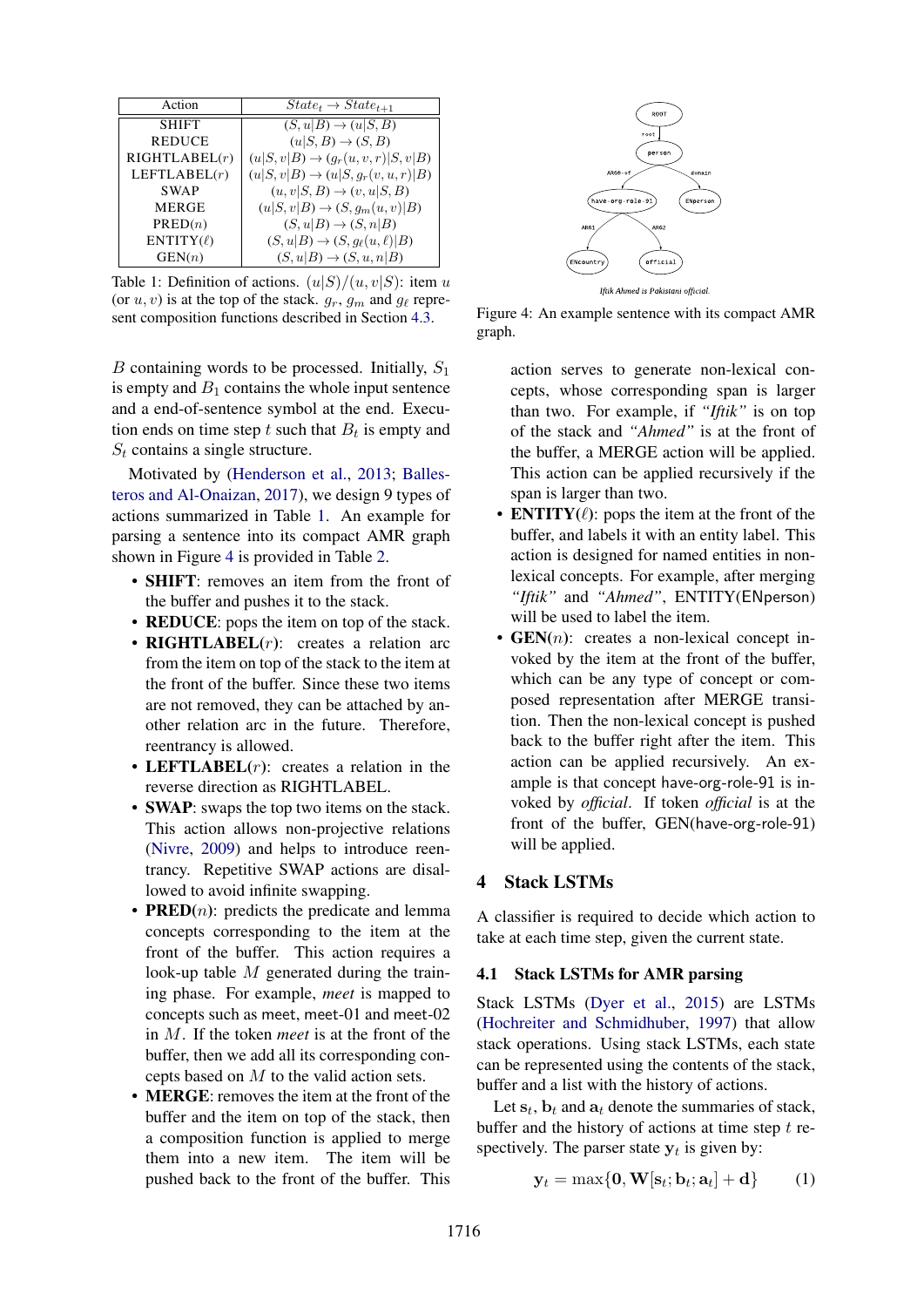| <b>Action</b>             | <b>Stack</b>                  | <b>Buffer</b>                                   | <b>Concept/Relation</b>                    |
|---------------------------|-------------------------------|-------------------------------------------------|--------------------------------------------|
|                           |                               | Iftik, Ahmed, is, Pakistani, official, \$       |                                            |
| <b>SHIFT</b>              | <b>Iftik</b>                  | Ahmed, is, Pakistani, official, \$              |                                            |
| <b>MERGE</b>              |                               | (Iftik, Ahmed), is, Pakistani, official, \$     |                                            |
| <b>ENTITY</b> (ENperson)  |                               | ENperson, is, Pakistani, official, \$           | <b>ENperson</b>                            |
| <b>SHIFT</b>              | <b>ENperson</b>               | is, Pakistani, official, \$                     |                                            |
| <b>SHIFT</b>              | ENperson, is                  | Pakistani, official, \$                         |                                            |
| <b>ENTITY</b> (ENcountry) | ENperson, is                  | ENcountry, official, \$                         | <b>ENcountry</b>                           |
| <b>REDUCE</b>             | <b>ENperson</b>               | ENcountry, <i>official</i> , \$                 |                                            |
| <b>SHIFT</b>              | <b>ENperson, ENcountry</b>    | official, \$                                    |                                            |
| <b>GEN</b> (person)       | <b>ENperson, ENcountry</b>    | official, person, \$                            | person                                     |
| GEN (have-org-role-91)    | <b>ENperson, ENcountry</b>    | <i>official</i> , have-org-role-91, person, $\$ | have-org-role-91                           |
| <b>PRED</b> (official)    | <b>ENperson, ENcountry</b>    | official, have-org-role-91, person, $\sqrt{s}$  | official                                   |
| <b>SHIFT</b>              | ENperson, ENcountry, official | have-org-role-91, person, \$                    |                                            |
| LEFTLABEL (ARG2)          | ENperson, ENcountry, official | have-org-role-91, person, $\oint$               | have-org-role-91 <sup>ARG2</sup> >official |
| <b>REDUCE</b>             | <b>ENperson, ENcountry</b>    | have-org-role-91, person, $\oint$               |                                            |
| LEFTLABEL (ARG1)          | <b>ENperson, ENcountry</b>    | have-org-role-91, person, $\oint$               | have-org-role-91 ARG1 ENcountry            |
| <b>REDUCE</b>             | <b>ENperson</b>               | have-org-role-91, person, $$$                   |                                            |
| <b>SHIFT</b>              | ENperson, have-org-role-91    | person, $\oint$                                 |                                            |
| LEFTLABEL (ARG0-of)       | ENperson, have-org-role-91    | person, $\oint$                                 | person <sup>ARG0-of</sup> have-org-role-91 |
| <b>SWAP</b>               | have-org-role-91, ENperson    | person, $\mathcal S$                            |                                            |
| LEFTLABEL (domain)        | have-org-role-91, ENperson    | person, $\oint$                                 | person <sup>domain</sup> >ENperson         |
| <b>REDUCE</b>             | have-org-role-91              | person, $\mathcal S$                            |                                            |
| <b>SHIFT</b>              | have-org-role-91, person      | \$                                              |                                            |
| PRED (ROOT)               | have-org-role-91, person      | <b>ROOT</b>                                     | <b>ROOT</b>                                |
| LEFTLABEL (root)          | have-org-role-91, person      | <b>ROOT</b>                                     | $ROOT \xrightarrow{root} person$           |
| <b>REDUCE</b>             | have-org-role-91              | <b>ROOT</b>                                     |                                            |
| <b>REDUCE</b>             |                               | <b>ROOT</b>                                     |                                            |
| <b>SHIFT</b>              | <b>ROOT</b>                   |                                                 |                                            |

Table 2: Example action sequence for parsing the sentence: *Iftik Ahmed is Pakistani official.* Here *\$* is the end-ofsentence symbol.

where W is a learned parameter matrix, and d is a bias term. To learn a better representation, we apply the attention mechanism [\(Bahdanau et al.,](#page-9-19) [2014\)](#page-9-19) to the words the buffer contains. After getting the representation, we can use it to compute the probability of the next action:

$$
p(z|\mathbf{y}_t) = \frac{\exp(g_{z_t}^\top \mathbf{y}_t + q_{z_t})}{\sum_{z' \in \mathcal{A}} \exp(g_{z'}^\top \mathbf{y}_t + q_{z'})}
$$
 (2)

where  $g_z$  is a vector representing the embedding of the action *z* and  $q_z$  is a bias term. The set *A* represents the valid action set in each time step. This set varies for different parsing states due to the constraints we made for the compact AMR graph.

#### 4.2 Representations and UNK strategy

Following [\(Dyer et al.,](#page-9-17) [2015\)](#page-9-17), we concatenate three vector representations: pretrained word vector [\(Ling et al.,](#page-9-20) [2015\)](#page-9-20), learned word vector and learned vector for the POS tag, followed by a linear map to get the representation of each input token. For relation label representations and generated concepts, we simply use the learned embedding of the parser action that was applied to construct the relation.

[Dyer et al.](#page-9-17) [\(2015\)](#page-9-17) show that these representations can deal flexibly with out-of-vocabulary  $(OOV)$  words<sup>7</sup>. We extend this UNK strategy to

<span id="page-5-1"></span>AMR parsing. Apart from stochastically replacing (with  $p = 0.2$ ) each singleton in the training data, we also replace the original PRED(*n*) as PRED(*UNK*) if the token should be selected as a concept. At the postprocessing stage, if an AMR concept is generated by PRED(*UNK*) we will use its lemma form for nouns or the most frequent sense for verbs to replace the "UNK" placeholder. This strategy makes the classifier trained not only to predict whether an OOV word should be selected as an AMR concept but also to predict the correct concept for the in-vocabulary word.

#### <span id="page-5-0"></span>4.3 Composition Functions

We use recursive neural networks [\(Socher et al.,](#page-10-25) [2013\)](#page-10-25) to compute the representations of partially constructed structures.

For relation attachments, a composition function  $q_r$  is used to combine representations of AMR parent concept (h), child concept (d) and the corresponding relation label (r) as:

$$
g_r(\mathbf{h}, \mathbf{d}, \mathbf{r}) = \tanh(\mathbf{U}_r[\mathbf{h}; \mathbf{d}; \mathbf{r}] + \mathbf{b}_r) \quad (3)
$$

where  $U_r$  and  $b_r$  are parameters in the model, as  $\mathbf{U}_m$ ,  $\mathbf{b}_m$ ,  $\mathbf{U}_\ell$  and  $\mathbf{b}_\ell$  in equation (4) and (5).

For generated non-lexical concepts, if terminal concepts are lexical concepts as shown in Figure [4](#page-4-1) we will use a composition function  $q_m$  to get their  $(c_1 \text{ and } c_2)$  merged representation:

$$
g_m(\mathbf{c}_1, \mathbf{c}_2) = \tanh(\mathbf{U}_m[\mathbf{c}_1; \mathbf{c}_2] + \mathbf{b}_m) \qquad (4)
$$

<span id="page-5-2"></span><sup>7</sup> Both OOV words in the parsing data and OOV words in the pretraining language model can be represented.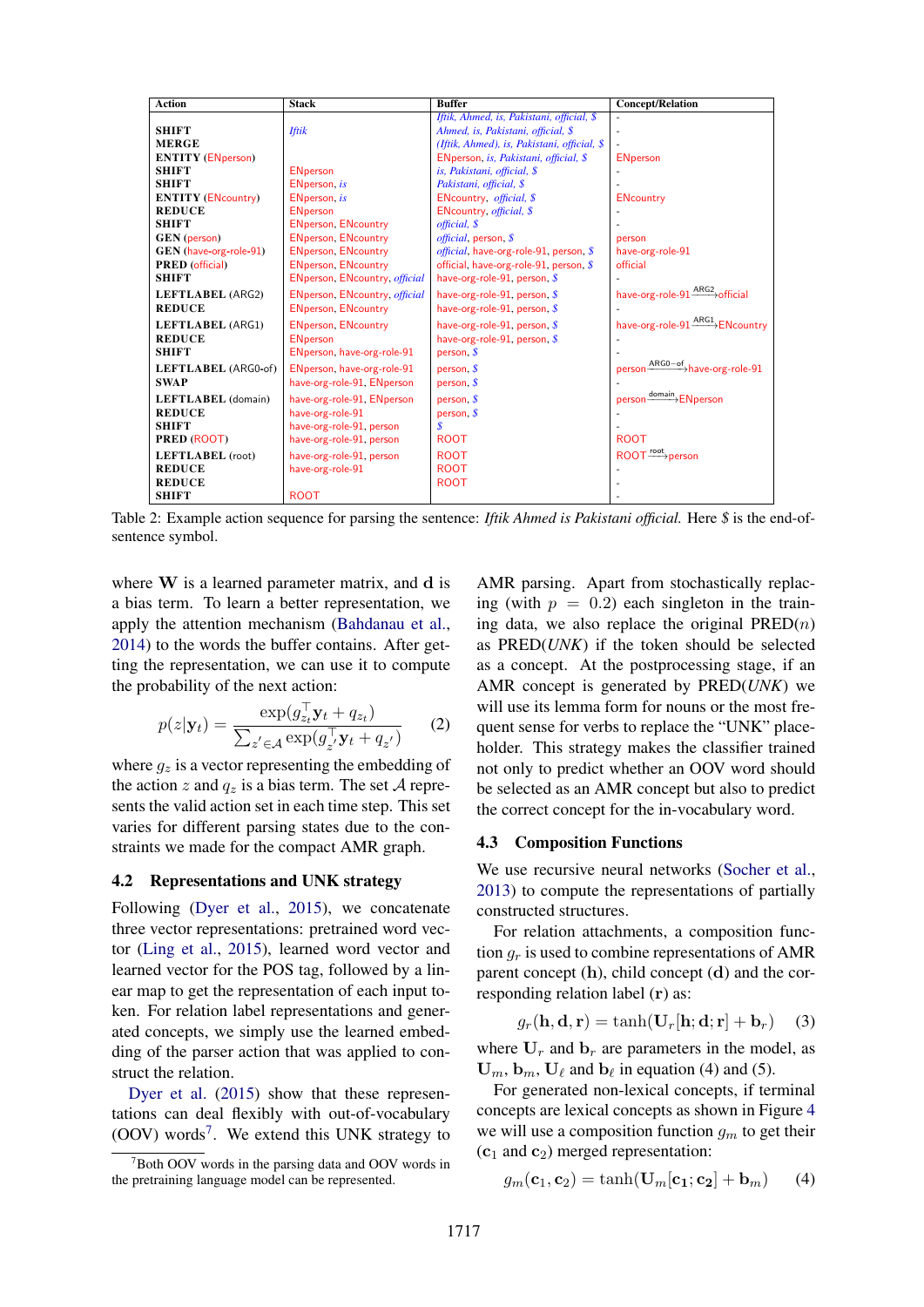

Figure 5: Example of a partial structure rooted by a non-lexical concept. *"United"* and *"States"* are merged by  $g_m$ . Then  $g_\ell$  is applied to combine the merged representation and the label representation of ENcompany to arrive at the final representation.

Next, another composition function  $g_{\ell}$  is applied to get the representation of the labeled generated concept (e and its entity label l):

$$
g_{\ell}(\mathbf{e}, \mathbf{l}) = \tanh(\mathbf{U}_{\ell}[\mathbf{e}; \mathbf{l}] + \mathbf{b}_{\ell}) \tag{5}
$$

### 5 Experiments and Results

We first evaluate the effectiveness of our hybrid aligner. Then we report the final results by incorporating it into our parser. We conduct experiments on the datasets LDC2014T12, LDC2015E86 and LDC2017T10. The newswire section of LDC2014T12 is popular so we also report the performance on it. All AMR parsing results are evaluated by using Smatch [\(Cai and](#page-9-21) [Knight,](#page-9-21) [2013\)](#page-9-21).

#### 5.1 Aligner Evaluation

As the hybrid aligner is designed to tackle nonprojectivity caused by alignment error and null alignment, our experiments focus on these aspects. Non-Projectivity Issue: From Table [3,](#page-6-0) we find that the percentage of graphs that our hybrid aligner cannot recover is significantly less on these datasets when compared to the use of the JAMR and ISI aligners. We find that the percentage drops less on LDC2017T10. The reason behind this is that many AMR concepts do not have alignments (11.1%) if we use JAMR aligner. The probability of crossing arcs drops owing to the decrease of identified concepts. The ISI aligner shares the same issue. It yields the lowest crossing arcs rate since lots of concepts are not aligned.

Empty Alignment Issue: On the other hand, our hybrid aligner yields less empty alignments. This potentially helps our parser to achieve better performance, since it predicts lexical concepts solely relying on the look-up table generated by the aligner. If we do not have alignment between a certain token and its concept on the training set,

<span id="page-6-0"></span>

| Dataset | Aligner     | $F_1(\%)$ | $CR(\%)$ | Null $(\%)$ |
|---------|-------------|-----------|----------|-------------|
| 2014N   | <b>JAMR</b> | 92.70     | 14.4     | 5.1         |
|         | Hybrid      | 96.12     | 8.8      | 2.0         |
| 2014    | <b>JAMR</b> | 89.99     | 16.9     | 7.0         |
|         | Hybrid      | 95.27     | 10.5     | 2.6         |
| 2015    | JAMR        | 86.23     | 16.5     | 8.9         |
|         | Hybrid      | 93.05     | 11.9     | 2.9         |
|         | <b>ISI</b>  | 71.92     | 3.4      | 20.1        |
| 2017    | JAMR        | 84.41     | 13.6     | 11.1        |
|         | Hybrid      | 92.69     | 10.2     | 3.4         |
|         | <b>ISI</b>  | 75.31     | 3.2      | 18.2        |

Table 3: Alignment results evaluation.  $F_1$  indicates the final score obtained by the action sequence generated by the aligner during training process.  $CR(\%)$  indicates the portion that the parser cannot handle because of non-projectivity. Null(%) indicates the percentage of AMR concepts that are not aligned. As the ISI alignments did not include in the LDC2014T12, we can not compare on this dataset.

the parser is less likely to predict that token as a concept during the testing phase.

Improvements on these two aspects allow the aligner to yield better action sequences for the purposes of training our parser. From Table [3,](#page-6-0) we can see that if we follow the action sequence generated by the hybrid aligner, our parser will achieve a higher Smatch score consistently. Improvement gain gets larger as the corpus gets larger.

#### 5.2 Parser Evaluation

Then we evaluate our parser on the same datasets. As illustrated in Table [4,](#page-7-0) most models incorporate additional features such as dependency trees, named entities, non-lexical role labels and external corpora. As stack LSTMs use POS tags to get the representation of the input, our parser does not use external resources other than POS tags obtained by using NLTK [\(Loper and Bird,](#page-9-22) [2002\)](#page-9-22). We also try to evaluate our parser by removing the POS tags. The performance drops around  $1.2 F<sub>1</sub>$  points on average. POS tags help the parser to select the correct sense when PRED action is applied.

Comparison with other parsers: Currently, all state-of-the-art models either have a relatively high complexity or adopt a pipeline approach. [Wang and Xue](#page-10-1) [\(2017\)](#page-10-1) incorporate a module called Factor Concept Labels consisting of Bi-LSTMs and CNN based on CAMR [\(Wang et al.,](#page-10-26) [2016\)](#page-10-26). Another popular parser is JAMR [\(Flanigan et al.,](#page-9-1) [2016\)](#page-9-1). The relation identification stage of JAMR has the complexity of  $O(|V|^2 \log |V|)$ , where  $|V|$ is the number of concepts. RIGA [\(Barzdins and](#page-9-11) [Gosko,](#page-9-11) [2016\)](#page-9-11) is an ensemble system that combines CAMR and seq2seq model. [Johnson et al.](#page-9-23) [\(2018\)](#page-9-23) view AMR graph as the structure *AM alge-*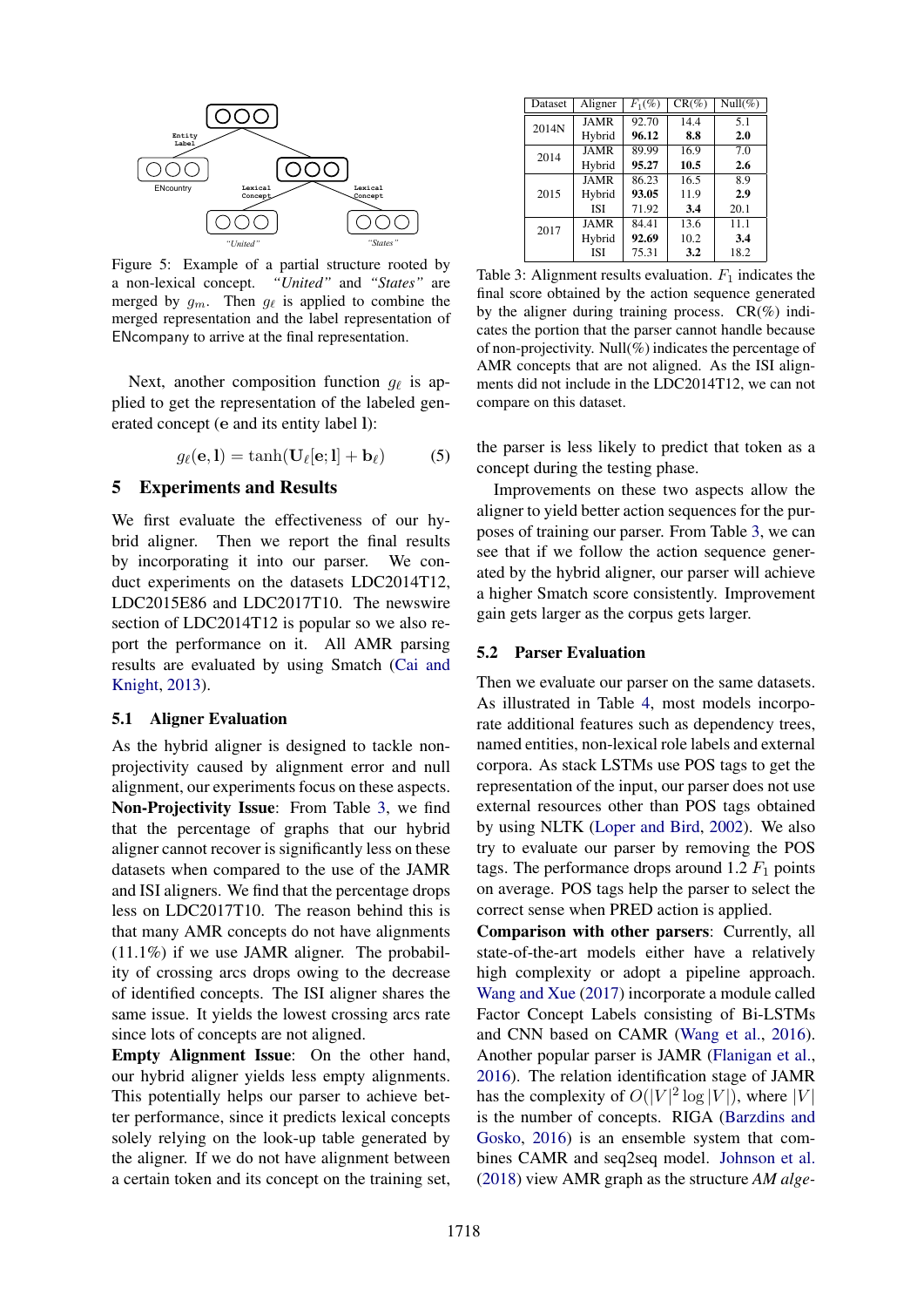| Parser                             | <b>Type</b> | <b>Features</b>  |            |              |                         | <b>Pipeline</b> | $F_1(\%)$      |                |                          |                |                |
|------------------------------------|-------------|------------------|------------|--------------|-------------------------|-----------------|----------------|----------------|--------------------------|----------------|----------------|
|                                    |             | $\overline{POS}$ | <b>DEP</b> | <b>NER</b>   | $\overline{\text{SRL}}$ | Other           |                | 2014N          | 2014                     | 2015           | 2017           |
| Flanigan et al. (2014)             | Graph       | $\sqrt{ }$       | $\sqrt{}$  | $\times$     | $\times$                | No              | Yes            | 59             | 58                       | ٠              | ä,             |
| Flanigan et al. (2016)             | Graph       | $\sqrt{}$        | $\sqrt{}$  | $\sqrt{}$    | $\times$                | No              | Yes            |                | 66                       | 67             |                |
| Werling et al. (2015)              | Graph       | $\sqrt{}$        | $\sqrt{}$  | $\sqrt{}$    | ×                       | No              | Yes            | 62             | ٠                        |                |                |
| Artzi et al. (2015)                | Others      | $\sqrt{}$        | $\times$   | $\times$     | ×                       | No              | Yes            | 67             |                          |                |                |
| Pust et al. (2015)                 | Others      | $\times$         | $\times$   | $\sqrt{}$    | ×                       | Word            | Yes            | ٠              | 67.1                     |                |                |
| Zhou et al. $(2016)$               | Transition  | $\sqrt{}$        | $\sqrt{}$  | $\checkmark$ | $\sqrt{}$               | No              | No             | 71             | 66                       |                |                |
| Damonte et al. (2016)              | Transition  | $\sqrt{}$        | $\sqrt{}$  | $\sqrt{}$    | $\sqrt{ }$              | No              | No             | ×              | 64                       | 64             |                |
| Goodman et al. (2016)              | Tree        | $\sqrt{}$        | $\times$   | $\sqrt{}$    | $\times$                | No              | Yes            | 70             |                          | 64             |                |
| Barzdins and Gosko (2016)          | Tree        | $\sqrt{}$        | $\sqrt{}$  | V            | $\times$                | No              | Yes            |                |                          | 67.2           |                |
| Wang et al. (2015)                 | Tree        | $\sqrt{}$        | $\sqrt{}$  | $\sqrt{}$    | ×                       | No              | Yes            | 70             | 66.5                     | $\mathbf{r}$   |                |
| Wang et al. (2016)                 | Tree        | $\sqrt{}$        | $\sqrt{}$  | $\sqrt{}$    | $\sqrt{ }$              | No              | Yes            |                | 66.5                     | 67.3           |                |
| Wang and Xue (2017)                | Tree        | $\sqrt{}$        | $\sqrt{}$  | $\sqrt{}$    | $\sqrt{ }$              | No              | Yes            | ٠              | 68.1                     | 68.1           |                |
| Peng et al. (2017)                 | Seq2seq     | $\times$         | $\times$   | $\times$     | ×                       | No              | No             | ٠              | ٠                        | 52             |                |
| Konstas et al. (2017)              | Seq2seq     | $\times$         | $\times$   | $\sqrt{}$    | ×                       | Giga            | No             | ٠              | ٠                        | 62.1           |                |
| Ballesteros and Al-Onaizan (2017)  | Transition  | $\sqrt{}$        | $\sqrt{}$  | $\times$     | $\times$                | No              | No             | 69             | 64                       |                |                |
| Foland and Martin (2017)           | Others      | $\times$         | $\times$   | $\sqrt{}$    | $\times$                | No              | Yes            |                | $\overline{\phantom{a}}$ | $70.7 \pm 0.2$ |                |
| Buys and Blunsom (2017)            | Seq2seq     | $\sqrt{}$        | $\times$   | $\sqrt{}$    | ×                       | No              | No             | ×              |                          | $\mathbf{r}$   | 61.9           |
| van Noord and Bos (2017)           | Seq2seq     | $\sqrt{ }$       | $\times$   | $\times$     | ×                       | Silver          | No             |                | ٠                        | 68.5           | 71.0           |
| Peng et al. (2018)                 | Transition  | $\sqrt{}$        | $\sqrt{}$  | $\times$     | ×                       | No              | No             |                | ٠                        | 64             |                |
| Vilares and Gómez-Rodríguez (2018) | Transition  | $\sqrt{}$        | $\sqrt{}$  | $\sqrt{}$    | $\times$                | No              | No             |                |                          | 64             |                |
| Lyu and Titov (2018)               | Others      | $\sqrt{}$        | $\times$   | $\sqrt{}$    | ×                       | No              | Yes            |                | ٠                        | $73.7 \pm 0.2$ | $74.4 \pm 0.2$ |
| Johnson et al. (2018)              | Tree        | $\sqrt{ }$       | $\times$   | $\sqrt{}$    | $\times$                | No              | No             |                | ×                        | $70.2 \pm 0.3$ | $71.0 \pm 0.5$ |
| This work (full model)             | Transition  | $\sqrt{}$        | $\times$   | $\times$     | $\times$                | No              | N <sub>0</sub> | $74.0 \pm 0.5$ | $68.3 \pm 0.4$           | $68.7 \pm 0.3$ | $69.8 \pm 0.3$ |
| no compact AMR graph               | Transition  | $\sqrt{ }$       | $\times$   | $\times$     | $\times$                | No              | No             | 72.1           | 66.7                     | 67.2           | 68.9           |
| JAMR aligner                       | Transition  | $\sqrt{}$        | $\times$   | $\times$     | ×                       | No              | No             | 72.6           | 65.4                     | 65.8           | 66.3           |
| no compact AMR graph, JAMR aligner | Transition  | $\sqrt{}$        | $\times$   | $\times$     | ×                       | No              | No             | 70.3           | 63.9                     | 64.6           | 65.3           |
| no UNK strategy                    | Transition  | $\sqrt{}$        | $\times$   | $\times$     | ×                       | No              | No             | 72.2           | 66.4                     | 67.2           | 68.8           |
| no POS                             | Transition  | $\times$         | $\times$   | $\times$     | ×                       | No              | No             | 72.4           | 66.9                     | 67.3           | 68.8           |

Table 4: Comparison with other parsers on LDC2014T12, LDC2015E86 and LDC2017T10 datasets. 2014N refers to the newswire section of LDC2014T12. We categorize parsers based on their types as discussed in Section [2.](#page-1-1) We also list down the features used by each system. POS: POS tags; DEP: dependency trees; NER: named entities; SRL: semantic role labels. Other features include: Word (WordNet for concept identification), GIGA (20M unlabeled Gigaword), and Silver (100k additional training pairs created by using CAMR and JAMR). "JAMR aligner" indicates that the parser is trained by action sequence generated by the JAMR aligner. "no UNK strategy" shows results without our UNK strategy. "no compact AMR graph" shows results without constraints on the compact AMR graph. Following several previous work, we also report standard deviation for the full model.

*bra* defined in [\(Groschwitz et al.,](#page-9-27) [2017\)](#page-9-27). Since *AM algebra* can be viewed as dependency trees over the sentence, they can train a dependency parser to map the sentence into this structure. Different from the structure used in CAMR [\(Wang et al.,](#page-10-12) [2015\)](#page-10-12), this structure can be directly transformed to AMR graph by using postprocessing rather than relying on another transition-based system. The complexity of their projective decoder is  $O(n^5)$ , where *n* is the length of the sentence. [Zhou et al.](#page-10-17) [\(2016\)](#page-10-17) is also a transition-based parser, which adopts and improves beam search strategy. In contrast, our system does not use a beam, but we anticipate improved results when a beam is used.

For seq2seq models, they generally require less features and build the AMR graph in an end-to-end way. However, these models usually suffer from data sparsity issue [\(Peng et al.,](#page-10-0) [2017\)](#page-10-0). In order to address this issue, these models utilize external corpora. [Konstas et al.](#page-9-12) [\(2017\)](#page-9-12) achieves 62.1 score by using 20M unlabeled Gigaword sentences for paired training. [van Noord and Bos](#page-10-2) [\(2017\)](#page-10-2) use an additional training corpus of 100k sentences called Silver generated by an ensemble system consisting of JAMR and CAMR parsers. Without training <span id="page-7-0"></span>on this additional dataset, the performance of their model is 64.0 on LDC2015E86.

Our end-to-end parser has *linear* time complexity and it exhibits competitive results on the datasets with only POS tags as additional features. [Foland and Martin](#page-9-2) [\(2017\)](#page-9-2) only use named entities as an external resource and they report the second highest  $F_1$  on LDC2015E86. Their system also adopts a pipeline approach. The concept identification phase requires 5 different LSTMs to discover different kinds of concepts based on carefully designed features. Then they connect these components into a single graph. Unlike previous work, the very recent work by [Lyu and Titov](#page-9-26) [\(2018\)](#page-9-26) treat the alignments as latent variables in a joint probabilistic model, which improves the parsing performance substantially. They report the highest scores on LDC2015E86 and LDC2017T10 datasets. Their parser requires 5 different BiL-STMs for concept identification, alignment prediction, relation identification and root identification. Though our parser constructs the AMR graph in an end-to-end fashion, it can achieve 68.7 and 69.8 Smatch score respectively on the same test set with a simple architecture.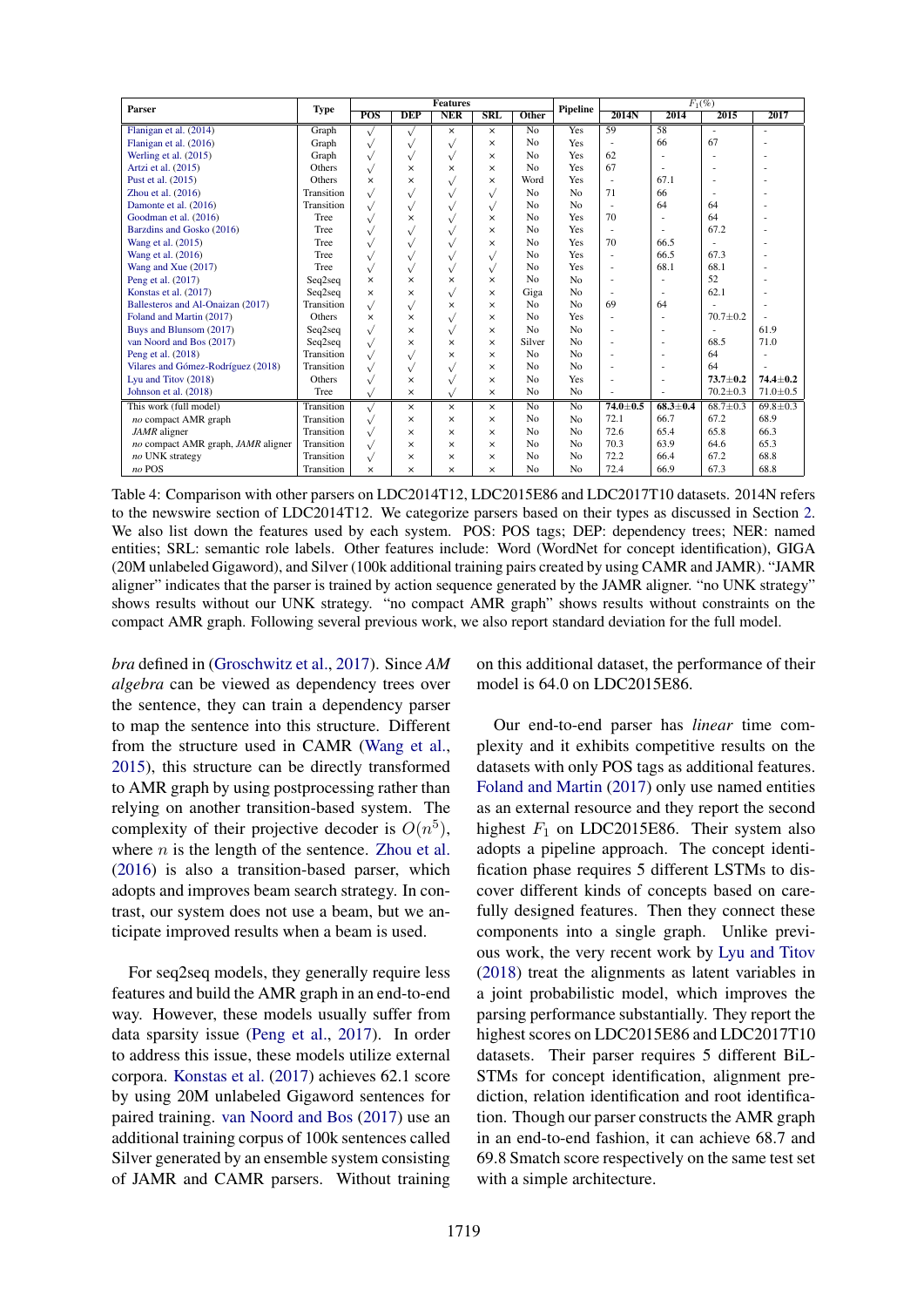| <b>Metric</b>    | LDC2015E86 |      |      |      |      |      |       | <b>LDC2017T10</b> |      |      |  |
|------------------|------------|------|------|------|------|------|-------|-------------------|------|------|--|
|                  | W'15       | F'16 | D'16 | V'18 | J'18 | Ours | vN'17 | L'18              | J'18 | Ours |  |
| Smatch           | 67         | 67   | 64   | 64   | 70   | 69   | 71    | 74                | 71   | 70   |  |
| Unlabeled        | 69         | 69   | 69   | 68   | 73   | 72   | 74    | 77                | 74   | 73   |  |
| No WSD           | 64         | 68   | 65   | 65   | 71   | 69   | 72    | 76                | 72   | 71   |  |
| Reentrancies     | 41         | 42   | 41   | 44   | 46   | 46   | 52    | 52                | 49   | 49   |  |
| Concepts         | 80         | 83   | 83   | 83   | 83   | 83   | 82    | 86                | 86   | 84   |  |
| Named Ent.       | 75         | 79   | 83   | 83   | 79   | 80   | 79    | 86                | 78   | 80   |  |
| Wikification     | $\Omega$   | 75   | 64   | 70   | 71   | 68   | 65    | 76                | 71   | 70   |  |
| <b>Negations</b> | 18         | 45   | 48   | 47   | 52   | 49   | 62    | 58                | 57   | 48   |  |
| <b>SRL</b>       | 60         | 60   | 56   | 57   | 63   | 61   | 66    | 70                | 64   | 63   |  |

Table 5: Detailed results for the LDC2015E86 and LDC2017T10 test set. W'15 is [Wang et al.](#page-10-12) [\(2015\)](#page-10-12)'s parser. F'16 is [Flanigan et al.](#page-9-1)  $(2016)$ 's parser, D'16 is [Damonte et al.](#page-9-3)  $(2016)$ 's parser. V'18 is Vilares and Gómez-Rodríguez [\(2018\)](#page-10-27)'s parser. J'18 is [Johnson et al.](#page-9-23) [\(2018\)](#page-9-23)'s parser. vN'17 is [van Noord and Bos](#page-10-2) [\(2017\)](#page-10-2)'s parser with 100K additional training pairs. L'18 is [Lyu and Titov](#page-9-26) [\(2018\)](#page-9-26)'s parser.

In order to investigate how our parser performs on predicting *Named Entities*, *Reentrancies*, *Concepts*, *Negations*, etc, we also use the fine-grained evaluation tool [\(Damonte et al.,](#page-9-3) [2016\)](#page-9-3) and compare to systems which reported these scores. The results are shown in Table [5.](#page-8-0) We obtain relatively high results for *Concepts*, *Named Entities* and *Wikification*. Also, we achieve good performance on reentrancy identification though we remove many reentrant edges during training. This indicates that the compact AMR graph encodes necessary information. On the other hand, our model does not perform so well on predicating *Negations*. We believe one reason is that our parser is a word-level model. It is hard for it to capture morphological features such as prefixes "un", "in", "il", etc. We anticipate better performance when the character-based representations are used.

Does the compact AMR graph help: In order to better investigate the effect of different modules used in the parser, we also evaluate our parser by removing certain modules. Because our transition system is built based on the compact AMR graph, we could not evaluate the parser by isolating this representation completely. Therefore, we choose to remove some constraints defined on the compact AMR graph to investigate its effect. We can see that our representation improves the performance of our parser on three datasets, which indicates that a refined search space is beneficial to our system. When our parser is trained on the action sequence generated by the JAMR aligner as previous models, it still achieves a competitive score especially on the newswire section.

Impact of the hybrid aligner: Experiments also illustrate that the hybrid aligner consistently helps our parser. When we train our parser by using the action sequence generated by the

<span id="page-8-0"></span>JAMR aligner, we still achieve competitive results on the newswire section. However, the performance drops as the corpus gets larger. The largest drop occurs when we apply the parser on LDC2017T10, on which correct senses of predicates cannot be selected for many unseen words. We hypothesize that it is because the quality of alignment degrades as the corpus gets larger, which prevents the parser from learning how to find a good path in the search space during training. The hybrid aligner can alleviate this issue by generating a look-up table that has broader coverage. After incorporating the hybrid aligner, our parser achieves the best results of 68.3 on the full test set of LDC2014T12.

# 6 Conclusion and Future Work

We present a novel transition-based system which refines the search space. Experiments show that our parser is able to achieve state-of-the-art performance with a simple architecture and minimal additional resources. We believe our end-to-end system is helpful in practical settings. In the future, we would also like to investigate if it is possible for alignments to be treated as latent variables, which can be learned in a joint manner within the current framework.

## Acknowledgments

We would like to thank the anonymous reviewers for their thoughtful comments. We would also like to thank Zhiyang Teng, Zhanming Jie, Bailin Wang, Aldrian Obaja Muis, Miguel Ballesteros, Swabha Swayamdipta, Bill Yuchen Lin and Yujian Wu for their helpful suggestions. This work is supported by Singapore Ministry of Education Academic Research Fund (AcRF) Tier 2 Project MOE2017-T2-1-156.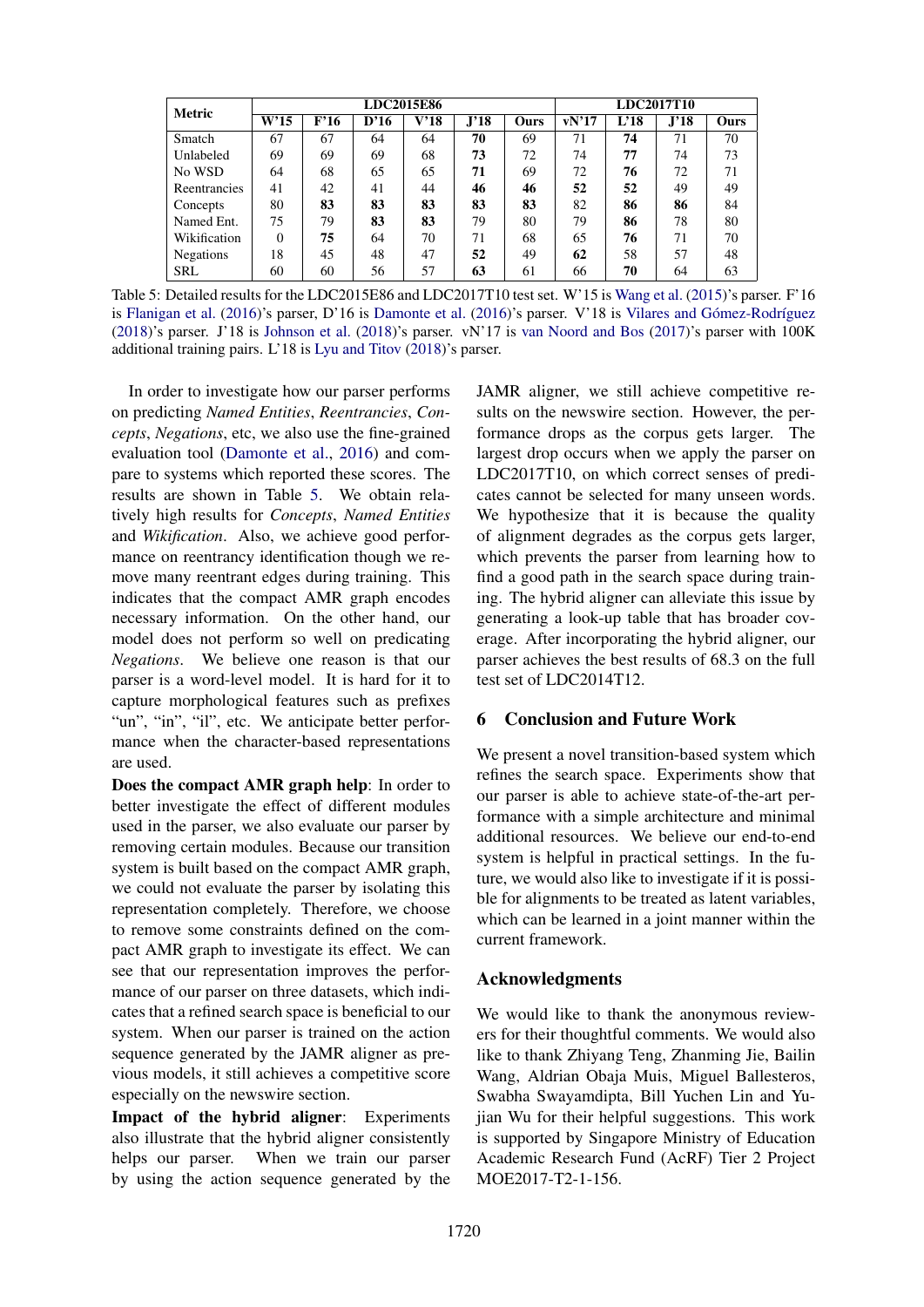#### References

- <span id="page-9-13"></span>Yoav Artzi, Kenton Lee, and Luke Zettlemoyer. 2015. Broad-coverage CCG semantic parsing with AMR. In *Proc. of EMNLP*.
- <span id="page-9-19"></span>Dzmitry Bahdanau, Kyunghyun Cho, and Yoshua Bengio. 2014. Neural machine translation by jointly learning to align and translate. In *Proc. of ICLR*.
- <span id="page-9-4"></span>Miguel Ballesteros and Yaser Al-Onaizan. 2017. AMR parsing using Stack-LSTMs. In *Proc. of EMNLP*.
- <span id="page-9-0"></span>Laura Banarescu, Claire Bonial, Shu Cai, Madalina Georgescu, Kira Griffitt, Ulf Hermjakob, Kevin Knight, Philipp Koehn, Martha Palmer, and Nathan Schneider. 2013. Abstract meaning representation for SemBanking. In *Proc. of the 7th Linguistic Annotation Workshop and Interoperability with Discourse*.
- <span id="page-9-11"></span>Guntis Barzdins and Didzis Gosko. 2016. Riga at SemEval-2016 task 8: Impact of Smatch extensions and character-level neural translation on AMR parsing accuracy. In *Proc. of NAACL-HLT*.
- <span id="page-9-15"></span>Peter F Brown, Vincent J Della Pietra, Stephen A Della Pietra, and Robert L Mercer. 1993. The mathematics of statistical machine translation: Parameter estimation. *Computational linguistics*, 19(2):263–311.
- <span id="page-9-25"></span>Jan Buys and Phil Blunsom. 2017. Robust incremental neural semantic graph parsing. In *Proc. of ACL*.
- <span id="page-9-21"></span>Shu Cai and Kevin Knight. 2013. Smatch: an evaluation metric for semantic feature structures. In *Proc. of ACL*.
- <span id="page-9-5"></span>Danqi Chen and Christopher Manning. 2014. A fast and accurate dependency parser using neural networks. In *Proc. of EMNLP*.
- <span id="page-9-7"></span>Jianpeng Cheng, Siva Reddy, Vijay Saraswat, and Mirella Lapata. 2017. Learning structured natural language representations for semantic parsing. In *Proc. of ACL*.
- <span id="page-9-3"></span>Marco Damonte, Shay B Cohen, and Giorgio Satta. 2016. An incremental parser for abstract meaning representation. In *Proc. of EACL*.
- <span id="page-9-17"></span>Chris Dyer, Miguel Ballesteros, Wang Ling, Austin Matthews, and Noah A Smith. 2015. Transitionbased dependency parsing with stack long shortterm memory. In *Proc. of ACL*.
- <span id="page-9-1"></span>Jeffrey Flanigan, Chris Dyer, Noah A Smith, and Jaime Carbonell. 2016. CMU at SemEval-2016 task 8: Graph-based AMR parsing with infinite ramp loss. In *Proc. of SemEval*.
- <span id="page-9-24"></span>Jeffrey Flanigan, Sam Thomson, Jaime Carbonell, Chris Dyer, and Noah A Smith. 2014. A discriminative graph-based parser for the abstract meaning representation. In *Proc. of ACL*.
- <span id="page-9-2"></span>William Foland and James H Martin. 2017. Abstract meaning representation parsing using LSTM recurrent neural networks. In *Proc. of ACL*.
- <span id="page-9-10"></span>James Goodman, Andreas Vlachos, and Jason Naradowsky. 2016. UCL+Sheffield at SemEval-2016 task 8: Imitation learning for AMR parsing with an alpha-bound. In *Proc. of SemEval*.
- <span id="page-9-27"></span>Jonas Groschwitz, Meaghan Fowlie, Mark Johnson, and Alexander Koller. 2017. A constrained graph algebra for semantic parsing with AMRs. In *Proc. of IWCS*.
- <span id="page-9-16"></span>James Henderson, Paola Merlo, Ivan Titov, and Gabriele Musillo. 2013. Multilingual joint parsing of syntactic and semantic dependencies with a latent variable model. *Computational linguistics*, 39(4):949–998.
- <span id="page-9-18"></span>Sepp Hochreiter and Jürgen Schmidhuber. 1997. Long short-term memory. *Neural computation*, 9(8):1735–1780.
- <span id="page-9-9"></span>Lifu Huang, Taylor Cassidy, Xiaocheng Feng, Heng Ji, Clare R Voss, Jiawei Han, and Avirup Sil. 2016. Liberal event extraction and event schema induction. In *Proc. of ACL*.
- <span id="page-9-23"></span>Mark Johnson, Alexander Koller, Jonas Groschwitz, Meaghan Fowlie, and Matthias Lindemann. 2018. AMR dependency parsing with a typed semantic algebra. In *Proc. of ACL*.
- <span id="page-9-12"></span>Ioannis Konstas, Srinivasan Iyer, Mark Yatskar, Yejin Choi, and Luke Zettlemoyer. 2017. Neural AMR: Sequence-to-Sequence models for parsing and generation. In *Proc. of ACL*.
- <span id="page-9-8"></span>John D. Lafferty, Andrew McCallum, and Fernando C. N. Pereira. 2001. Conditional random fields: Probabilistic models for segmenting and labeling sequence data. In *Proc. of ICML*.
- <span id="page-9-6"></span>Guillaume Lample, Miguel Ballesteros, Sandeep Subramanian, Kazuya Kawakami, and Chris Dyer. 2016. Neural architectures for named entity recognition. In *Proc. of NAACL-HLT*.
- <span id="page-9-20"></span>Wang Ling, Chris Dyer, Alan W Black, and Isabel Trancoso. 2015. Two/too simple adaptations of Word2Vec for syntax problems. In *Proc. of NAACL-HLT*.
- <span id="page-9-22"></span>Edward Loper and Steven Bird. 2002. Nltk: The natural language toolkit. *CoRR*, cs.CL/0205028.
- <span id="page-9-14"></span>Wei Lu, Hwee Tou Ng, Wee Sun Lee, and Luke S. Zettlemoyer. 2008. A generative model for parsing natural language to meaning representations. In *Proc. of EMNLP*.
- <span id="page-9-26"></span>Chunchuan Lyu and Ivan Titov. 2018. AMR parsing as graph prediction with latent alignment. In *Proc. of ACL*.